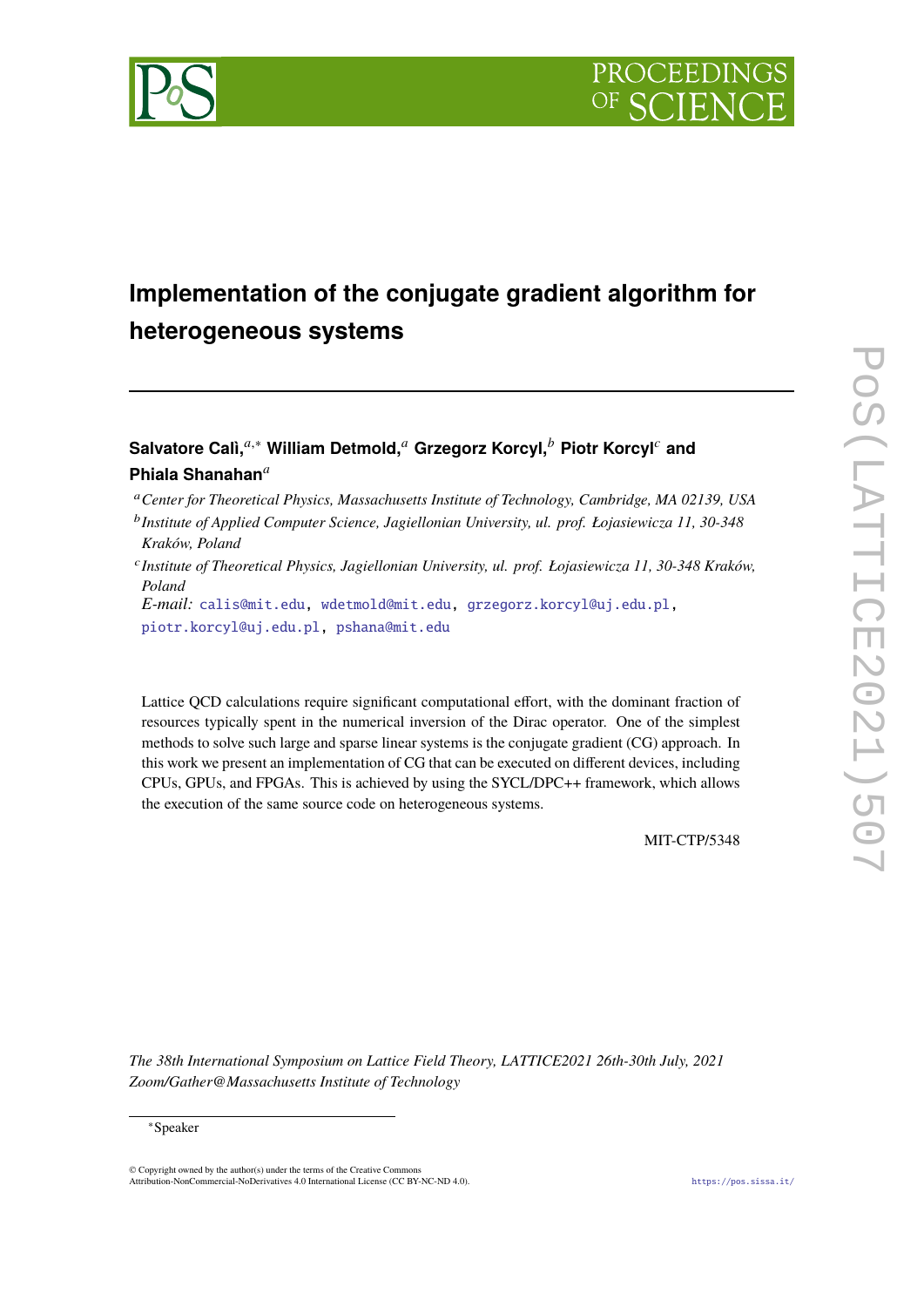# **1. Introduction**

With the diversification of computing hardware, programming languages that allow software to be executed on any combination of devices, including Central Processing Units (CPUs), Graphics Processing Units (GPUs) and Field Programmable Gate Arrays (FPGAs), are very appealing. Such a framework gives freedom to the user to delegate the most demanding parts of a calculation to a specific accelerator, depending on the problem at hand. This mitigates the costs of different programming and optimization for each resource which is present on a supercomputer node  $1$ . This is the motivation for the standard SYCL/DPC++ (Data Parallel C++) (see [\[4\]](#page-6-0) for an introduction), and in this work we explore the possibility of using this framework for lattice QCD (Quantum Chromodynamics) applications.

One of the most common problems in computational science and linear algebra is to solve systems of linear equations. For instance, in a typical lattice QCD calculation, most of the computing resources are spent in finding the solution  $\psi$  of the following linear system:

<span id="page-1-1"></span>
$$
D_{\alpha\beta}^{AB}(n,m)\psi_{\beta}^{B}(m) = \eta_{\alpha}^{A}(n), \quad A, B \in \{0, 1, 2\}, \quad \alpha, \beta \in \{0, 1, 2, 3\},\tag{1}
$$

where D is the Wilson-Dirac operator [\[5\]](#page-6-1) and  $\eta$  is an arbitrary source fermion field. In Eq. [\(1\)](#page-1-1) A, B are color indices,  $\alpha$ ,  $\beta$  are spin indices and  $m$ , n represent two space-time coordinates within the lattice volume. To give a concrete example of the typical sizes, a lattice with moderately size volume  $V = 48<sup>3</sup> \times 96$  would require the linear system [\(1\)](#page-1-1) to be solved for a matrix of size  $(V \times 12)^2 \approx 10^8 \times 10^8$ . As a consequence, solving [\(1\)](#page-1-1) using a direct approach is not feasible and iterative methods for sparse matrices are employed to drastically reduce the computational effort and the storage needs. Examples of iterative methods used in lattice QCD computations are: conjugate gradient (CG), biconjugate gradient (BiCG), and the biconjugate gradient stabilized method (BiCGSTAB). The solver performance is often improved by preconditioning, such as Algebraic Multigrid (AMG), Incomplete Cholesky factorization (IC), Jacobi method, etc. Recently deep learning techniques have been investigated to design preconditioning matrices for such systems [\[6,](#page-6-2) [7\]](#page-6-3). For a general introduction to iterative methods and preconditioning techniques we refer to Ref. [\[8\]](#page-6-4).

In Ref. [\[9\]](#page-6-5), an OpenCL implementation of the CG algorithm for Xilinx FPGAs has been presented, showing that FPGAs can provide competitive performance for the inversion of the Dirac operator (around 607 GFLOPs running in single precision on a Xilinx U280 Alveo card). For recent progress in the FPGA optimized HPCG benchmark, we also refer to Ref. [\[10\]](#page-6-6), where the authors consider solving a simple elliptic partial differential equation discretized with a 27-point stencil on a regular 3D grid using the CG algorithm.

The idea of this project is to explore the possibility that a single-source code can be used on different architectures for lattice QCD applications. Therefore, in this work we consider a singlenode DPC++ implementation of the Conjugate Gradient algorithm applied to the Wilson-Dirac

<span id="page-1-0"></span><sup>1</sup>In this direction, it is worth mentioning that there exist programming models like *Kokkos* and *Raja*, which are C++ abstraction layers for performance portable parallel execution. Using specific features of these models, an algorithm can be mapped onto existing parallel programming languages and frameworks, like CUDA, OpenMP [\[1\]](#page-6-7), HIP [\[2\]](#page-6-8), and SYCL/DPC++ [\[3,](#page-6-9) [4\]](#page-6-0).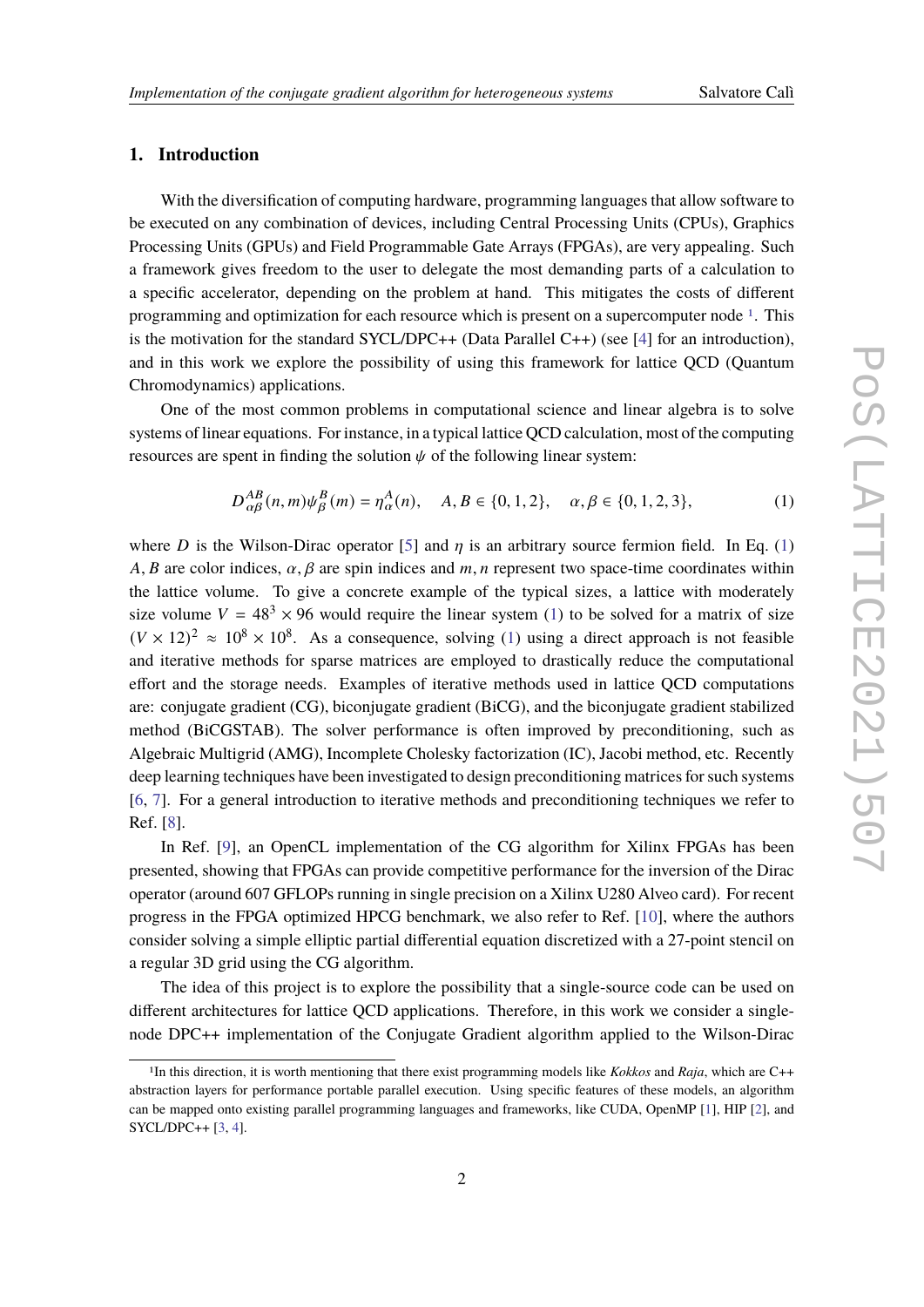operator. This implementation is executed on different devices (CPUs, GPUs and FPGAs) and we test the performances in each case.

## **2. Numerical details**

For these calculations, we explore lattice volumes ranging from  $4<sup>4</sup>$  up to  $14<sup>4</sup>$  and focus on the inversion of the standard Wilson-Dirac operator. The latter is known to satisfy the  $\gamma_5$ -hermiticity,  $\gamma_5 D \gamma_5 = D^{\dagger}$ , so to use the CG algorithm we first solve for  $D D^{\dagger}$  (which is hermitian by construction) and then we multiply the solution by  $D^{\dagger}$ . In this context, the standard CG algorithm reads

```
\psi \leftarrow \psi_0r \leftarrow \eta - D\psip \leftarrow rwhile |r| \geq r_{\text{min}} do
    r_{\text{old}} \leftarrow |r|\alpha \leftarrow \frac{r_{\text{old}}}{|D^\dagger p|}\psi \leftarrow \psi + \alpha pr \leftarrow r - \alpha D D^{\dagger} p\beta \leftarrow \frac{|r|}{r_{\text{old}}}p \leftarrow r + \beta pend while,
```
where  $\psi_0$  represents the initial guess. To access the elements of the Wilson-Dirac operator, we store the sparse matrix  $D$  in the so-called coordinate format, i.e.  $D$  is stored using three arrays: one array contains the value of the non-zero elements and the other two arrays the corresponding row and column indices. Such an approach is not optimal and does not take advantage of the diagonal structure of D, but it is easy to implement and it is used as a starting point of this exploratory study. Using the coordinate format, a pseudo-code for the sparse-matrix vector multiplication needed in CG reads

```
for k = 1, k++, while N_{\text{NZ}} do
out[Row[k]] = out[Row[k]] + Val[k]*in[Col[k]];end for,
```
where  $N_{\text{NZ}}$  is the number of non-zero elements and *in* and *out* are the input and output vectors. Row, Col and Val are the three arrays used to store the sparse matrix (respectively the row and column indices and the corresponding value).

SYCL/DPC++ offers several ways to invoke a kernel and in this work we mainly use the socalled *ND-range kernels*. This approach allows a kernel function to be invoked on each iteration of the task; moreover, the programmer has full control of the parallelism and has the possibility to split the global size of the problem into a desired number of smaller blocks, called *workgroups*. Each workgroup can be interpreted as a 1, 2, or 3 dimensional block of threads and contains a set of work items that are mapped, e.g. to a core in a GPU. The workgroup size determines the occupancy of the compute units and to achieve optimal performances a tuning of the workgroup size is needed. Using ND-range kernels, we have implemented in SYCL/DPC++ all the main operations that appear in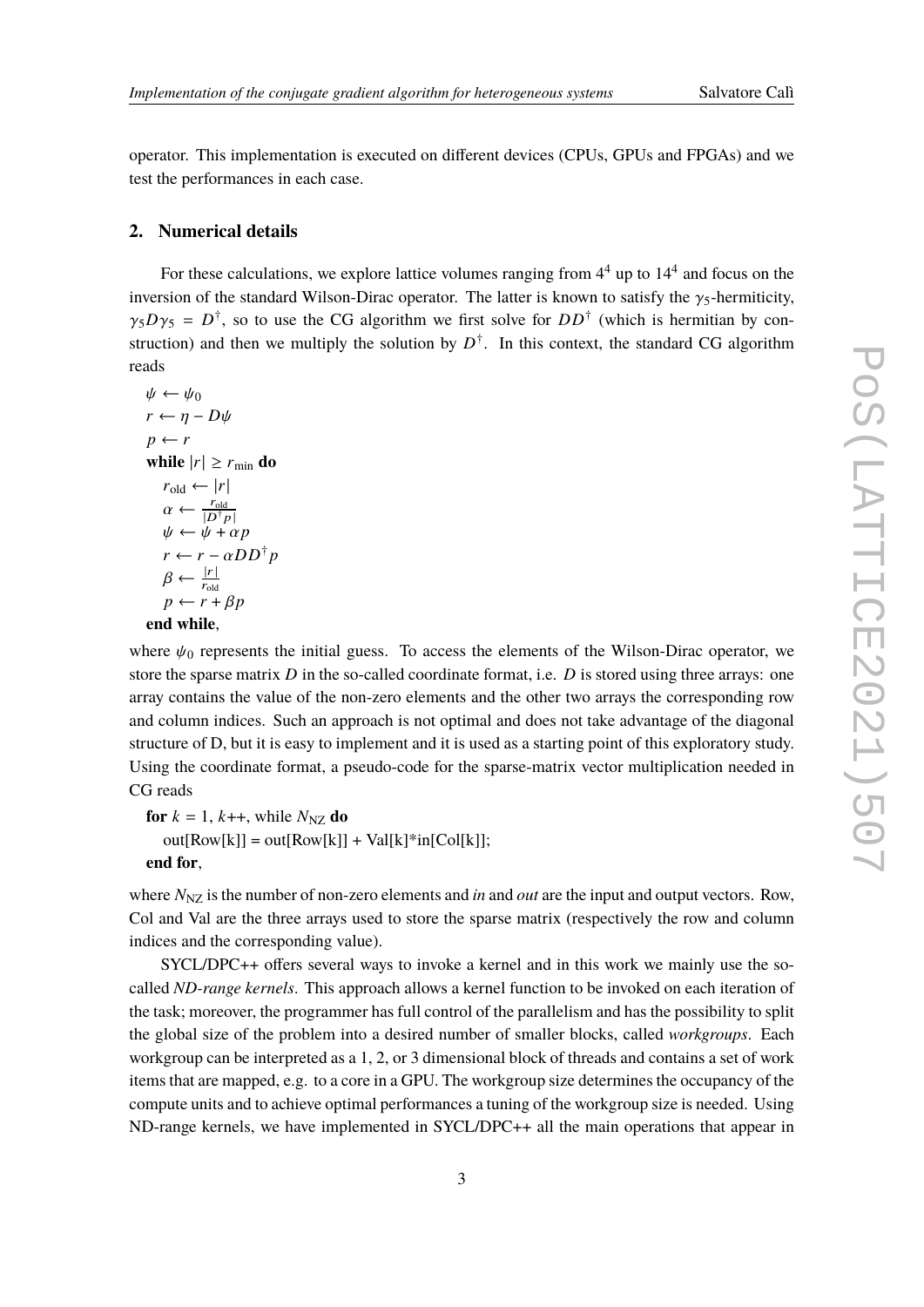the CG algorithm: the sparse-matrix vector multiplication (which represents the most demanding part in terms of computational cost), the dot product, and vector additions/differences.

The code has been tested on three different types of hardware:

- CPUs: Intel(R) Xeon(R) Gold 5218 CPU @ 2.30 GHz
- GPUs: Nvidia GeForce RTX 2080 Ti, Nvidia A100-PCIE-40GB
- FPGAs: Intel Arria 10, Intel Stratix 10

and in the next section, we discuss the performance that we have obtained on these devices.

### **3. Results**

We split this section into two parts: the first details the results obtained on CPUs and GPUs and the latter contains some preliminary results and considerations related to SYCL/DPC++ codes on FPGA hardware.

# **3.1 CPUs and GPUs**

Before showing the main results of this investigation, we highlight that on GPU hardware, in order to obtain the optimal performance, an initial tuning of the workgroup size is needed. For example, in Figure [1](#page-3-0) we report a study of the performance of the whole CG algorithm for a lattice volume 14<sup>4</sup> , keeping the number of compute units fixed and varying the workgroup size for the Nvidia A100-PCIE-40GB card. In this case we find an optimal workgroup size of 256. A similar

<span id="page-3-0"></span>

**Figure 1:** Tuning of the optimal workgroup size on the Nvidia card A100-PCIE-40GB, performed for our implementation of the CG algorithm in SYCL/DPC++.

study has been performed on Nvidia GeForce RTX 2080 Ti, for which we find it is more optimal to use a workgroup size of 96. Once this tuning has been performed, we look at the speedup on CPUs and GPUs as a function of the compute units, as shown in Figure [2.](#page-4-0) We observe in general a better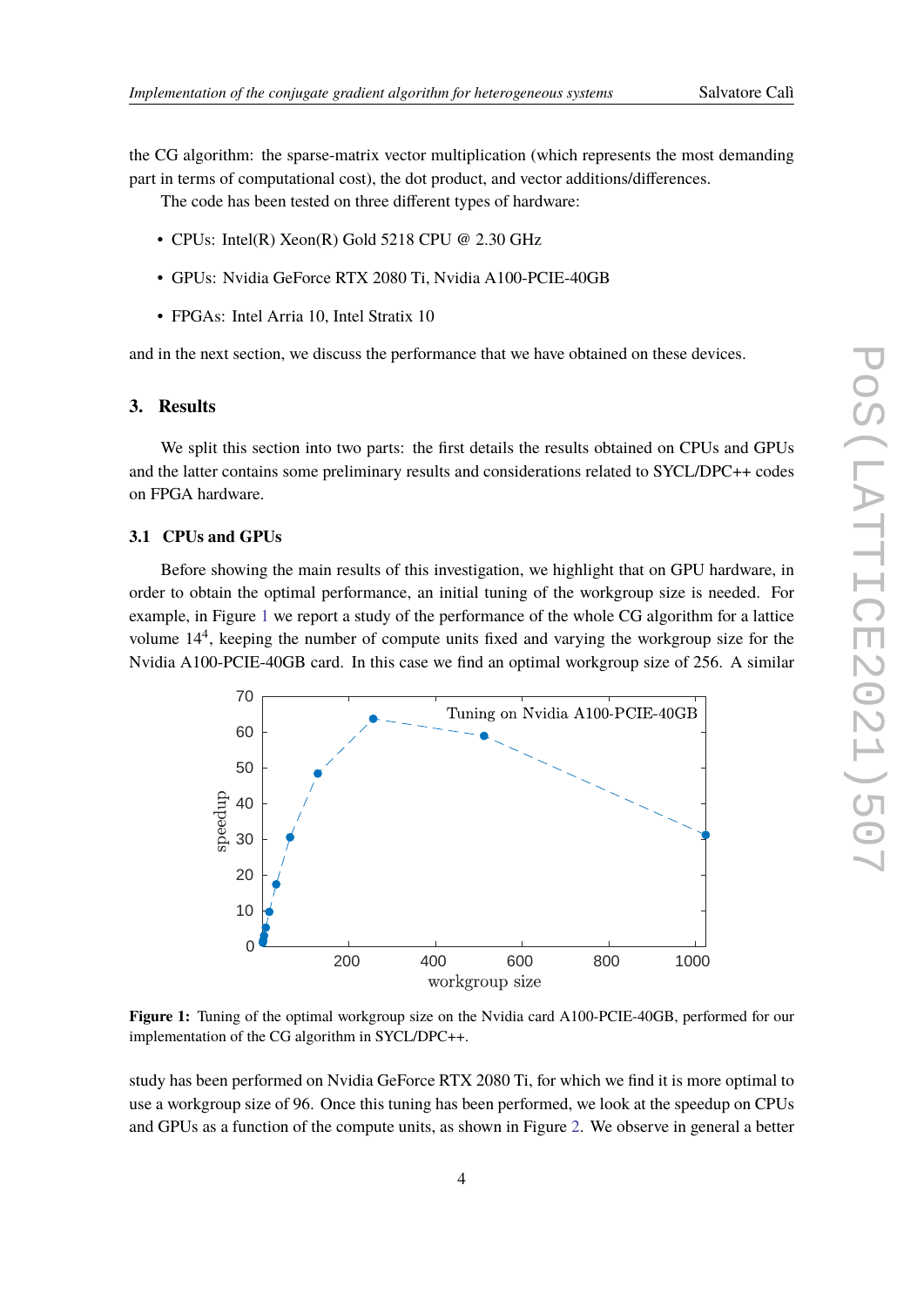

<span id="page-4-0"></span>

**Figure 2:** Speedup study of our implementation of the CG algorithm in SYCL/DPC++, for a volume  $V = 14^4$ and with the Dirac operator stored in coordinate format. The reference point is the execution time obtained using a single compute unit.

scaling on NVIDIA GPUs and in particular for Nvidia A100-PCIE-40GB, than for the GeForce RTX 2080 Ti and the CPU architecture.

We also study the performances of the kernels in terms of GFlops/s, with special focus on the most demanding part, i.e., the sparse-matrix vector multiplication. As an approximation of the maximal theoretical performance that can be achieved on the hardware considered here, we compare the actual performances with the expectations of the naive roofline model [\[11\]](#page-7-0). In this context, the maximal attainable performance  $P$  (Flops/s) is given by

$$
P = \min(\pi, \beta \times I),\tag{2}
$$

where  $\pi$  is the peak performance,  $\beta$  (Bytes/s) is the peak bandwidth and I (Flops/Bytes) is the operational intensity. Operations like sparse-matrix vector multiplications, dot products, and vector additions have low operational intensities and in these cases the kernel is said to be *memory-bound*  $(I < \pi/\beta)$ .

In Figure [3,](#page-5-0) we show the performances that we obtain for the sparse-matrix vector multiplication, along with the theoretical limit of the roofline model. As we can see from the figure, the maximum performance we can reach is around 65 GFlops/s on Nvidia A100-PCIE-40GB and, in general, for all the devices shown we observe that the actual performances are around 60% − 70% of the theoretical ones.

#### **3.2 FPGAs**

The same SYCL/DPC++ code, tested on CPUs and GPUs as discussed above, has also been compiled and executed for Intel FPGAs. We find that the same source code is able to run on FPGA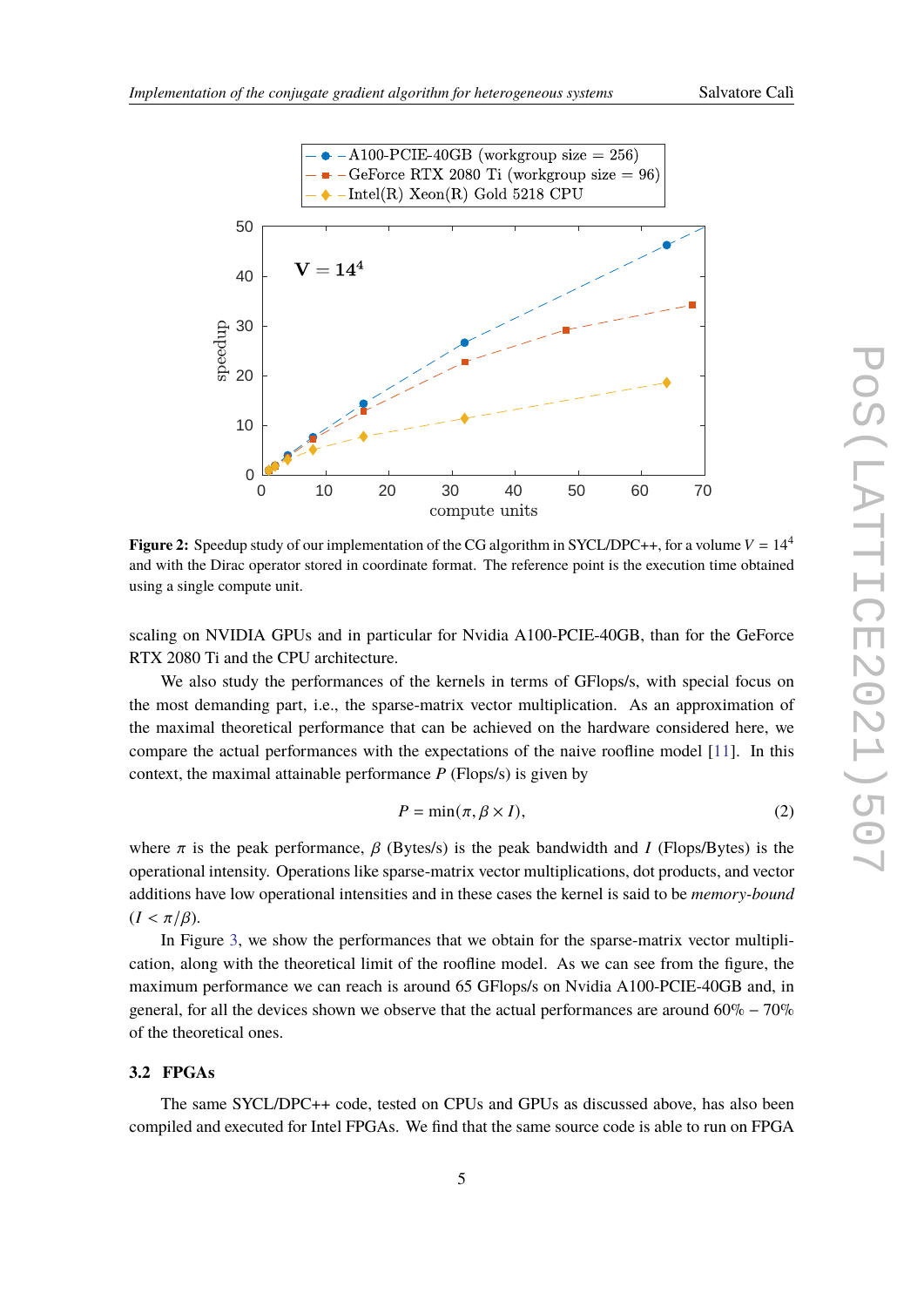<span id="page-5-0"></span>

**Figure 3:** Performance study of the sparse-matrix vector multiplication on different devices (points) and comparison with the naive roofline model (solid lines).

hardware, as we expect from the SYCL/DPC++ framework. However, we experience portability problems and using the code as it is leads to much worse performance on the FPGAs, typically below 1 GFlops/s. Therefore, we are currently far from realizing the idea of a single source code, running with good performance on all devices, and we are testing alternative kernels for execution on FPGAs.

One idea is to consider single-task kernels, implementing loop unrolling mechanisms as described in the Intel oneAPI Github repository <https://github.com/oneapi-src/oneAPI-samples>. For kernels implementing simple functions, like vector addition, this approach (which consists of combining single-task kernels and the compiler directive "#pragma unroll") seems very promising, giving rise to a significant performance improvement. However, we still face performance issues with the sparse-matrix vector multiplication kernel, probably because of the frequent memory accesses of the algorithm when the Dirac operator is stored in coordinate format. In the future, it could be interesting to test such kernels for a more suitable representation of the Dirac operator.

#### **4. Conclusions and outlook**

In these proceedings we have explored for the first time a SYCL/DPC++ implementation of the CG algorithm for the Wilson-Dirac operator. This framework allows a single-source application to be executed on different architectures, and we have tested our software on CPUs, GPUs, and FPGAs. Using the so-called ND-range parallel kernels and the Dirac matrix stored in coordinate format, we have seen that it is possible to obtain acceptable performances on CPUs and GPUs (around 65 GFlops/s on Nvidia A100-PCIE-40GB), that can be further improved designing algorithms more suitable for the Dirac operator. The same code also runs on FPGA hardware, but we observe worse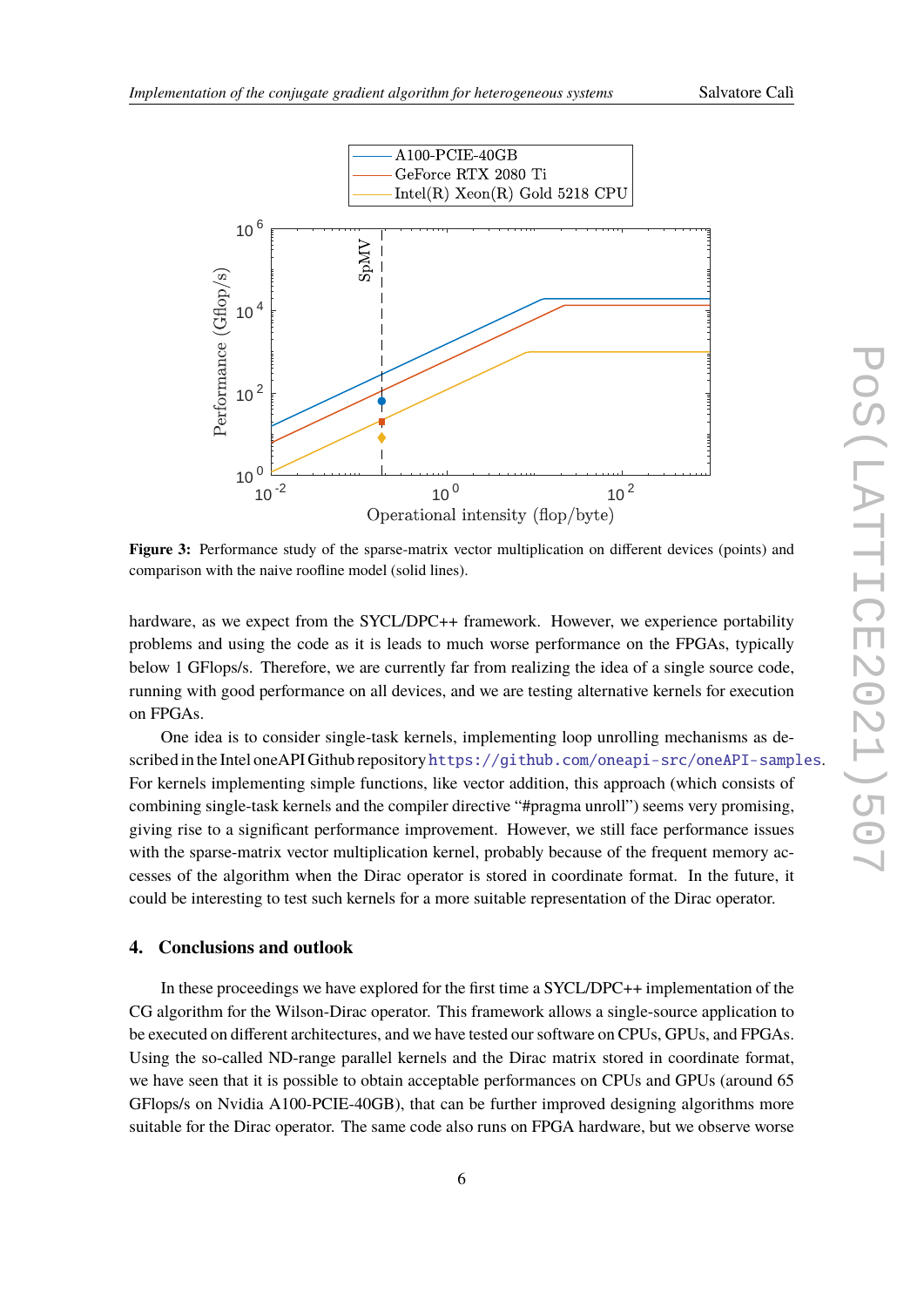performances, generally below 1 GFlops/s. Therefore, although the idea of having a single-source code to solve the Dirac equation running on different architectures is very appealing, at the moment we are far from this goal. More investigations are needed and in the near future we plan to consider different kernels and matrix representations that can speed up the execution times on FPGAs.

#### **5. Acknowledgments**

This work was supported by the Foundation for Polish Science grant no. TEAM/2017-4/39, by the Polish Ministry for Science and Higher Education grant no. 7150/E-338/M/2018, and by the Priority Research Area Digiworld under the program Excellence Initiative – Research University at the Jagiellonian University as well as by the U.S. Department of Energy, Office of Science, Office of Nuclear Physics, under grant contract numbers DE-SC0011090 and DE-SC0021006, and by the Carl G and Shirley Sontheimer Research Fund at MIT. WD is also supported by the SciDAC4 award DE-SC0018121. We gratefully acknowledge INTEL for providing access to FPGA hardware through the development sandbox *Intel DevCloud*.

# **References**

- <span id="page-6-7"></span>[1] OpenMP Architecture Review Board, "The OpenMP API specification for parallel programming, http://www.openmp.org."
- <span id="page-6-8"></span>[2] "HIP: C++ Heterogeneous-Compute Interface for Portability, https://rocmdocs.amd.com."
- <span id="page-6-9"></span>[3] Khronos Group, "SYCL , https://www.khronos.org/sycl/."
- <span id="page-6-0"></span>[4] J. Reinders, B. Ashbaugh, J. Brodman, M. Kinsner, J. Pennycook and X. Tian, *Data Parallel C++: Mastering DPC++ for Programming of Heterogeneous Systems using C++ and SYCL*, Apress (2020).
- <span id="page-6-1"></span>[5] K.G. Wilson, *Confinement of Quarks*, *[Phys. Rev. D](https://doi.org/10.1103/PhysRevD.10.2445)* **10** (1974) 2445.
- <span id="page-6-2"></span>[6] B. Xiao, P. Shanahan, D. Hackett, S. Calì and Y. Lin, *Neural Network Preconditioning for U(1) Wilson-type Dirac Operators*, *Poster presented by Brian Xiao at Lattice 2021, https://indico.cern.ch/event/1006302/contributions/4380639/ [Paper in preparation]* .
- <span id="page-6-3"></span>[7] J. Sappl, L. Seiler, M. Harders and W. Rauch, *Deep learning of preconditioners for conjugate gradient solvers in urban water related problems*, *CoRR* **abs/1906.06925** (2019) [[1906.06925](https://arxiv.org/abs/1906.06925)].
- <span id="page-6-4"></span>[8] Y. Saad, *Iterative Methods for Sparse Linear Systems*, Other Titles in Applied Mathematics, SIAM, second ed. (2003), [10.1137/1.9780898718003.](https://doi.org/10.1137/1.9780898718003)
- <span id="page-6-5"></span>[9] G. Korcyl and P. Korcyl, *Optimized implementation of the conjugate gradient algorithm for FPGA-based platforms using the Dirac-Wilson operator as an example*, [2001.05218](https://arxiv.org/abs/2001.05218).
- <span id="page-6-6"></span>[10] A. Zeni, K. O'Brien, M. Blott and M.D. Santambrogio, *Optimized implementation of the hpcg benchmark on reconfigurable hardware*, in *European Conference on Parallel Processing*, pp. 616–630, Springer, 2021.